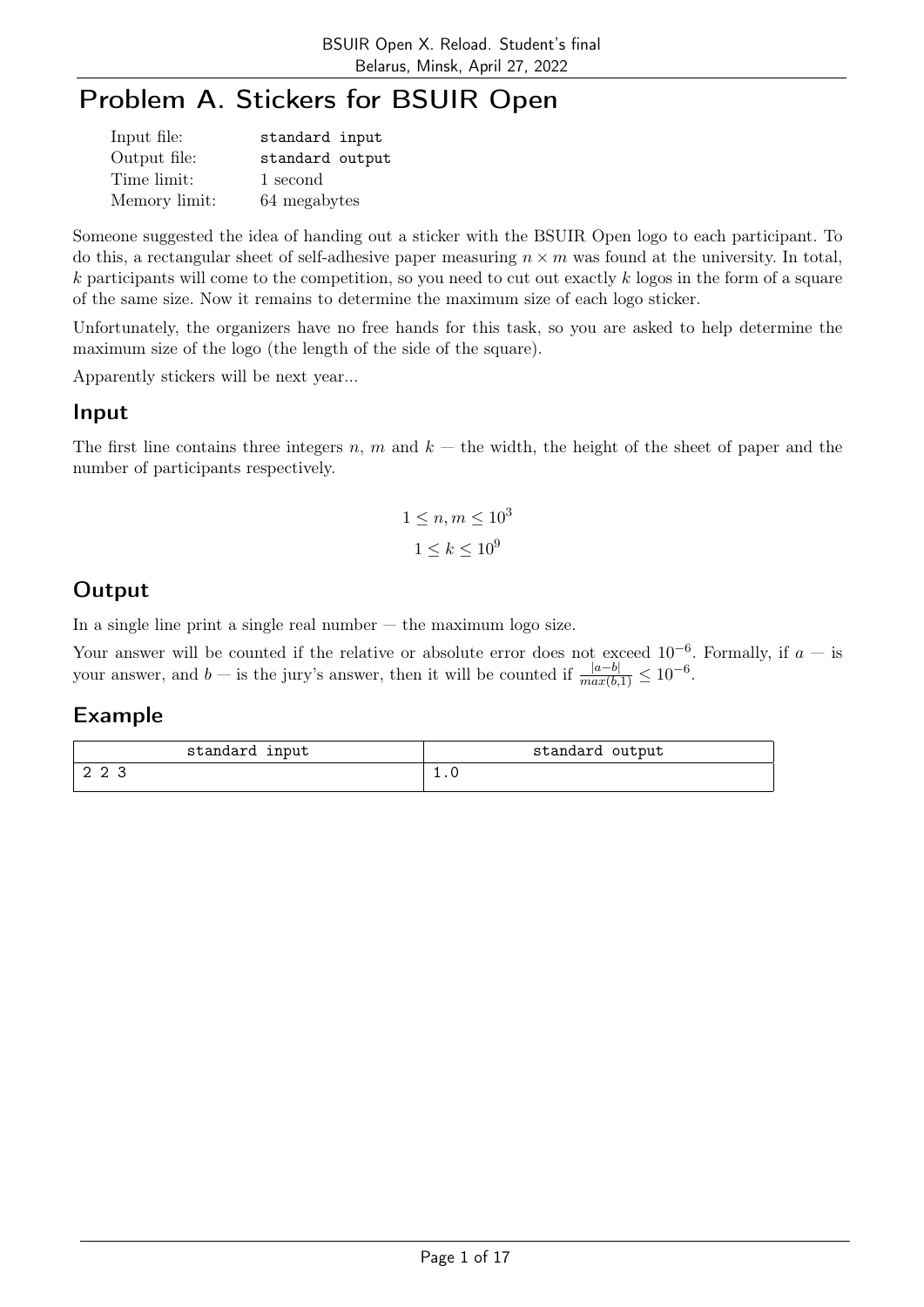# Problem B. Two trees

| Input file:   | standard input  |
|---------------|-----------------|
| Output file:  | standard output |
| Time limit:   | 1 second        |
| Memory limit: | 128 megabytes   |

Maxim Vitalievich decided to understand the graphs theory. He studied some theory regarding connected undirected graphs, but here Maksim Vitalievich had difficulties.

Among all types of connected undirected graphs, Maxim Vitalievich understood in detail only trees. Recall that a tree – is a connected graph that does not contain cycles and consists of n vertices and  $n-1$  edges. Other kinds of graphs present some difficulties, as they may have cycles or they may not be connected.

To deal with more complex types of graphs, Maxim Vitalyevich decided to represent them as a union of a set of trees. For simplicity, he decided to limit himself to only two trees. In order to represent a graph of n vertices as a union of two trees, Maxim Vitalievich colored each edge in one of three colors. Next, he built the first n vertex tree using the 1 and 3 edges, and the second n vertex tree – using the 2 and 3 edges. Thus, if we combine two trees, we get the original graph, since each edge belongs to at least one tree.



The difficulties didn't end there. Maxim Vitalievich noticed that it is quite difficult to color some graphs so that the result is two trees with an initial set of vertices. Therefore, Maxim Vitalievich turned to you for help.

Help Maksim Vitalievich color  $m$  edges of a graph of  $n$  vertices with three colors so that it can be represented as two trees, each of which consists of n vertices.

#### Input

The first line contains two integers n and  $m$  — the number of vertices and edges in the original graph. The next m lines contain two integers  $x_i$  and  $y_i$  — the numbers of the vertices connected by the *i*-th edge. It is guaranteed that the original graph is connected and does not contain multiple edges and loops.

$$
2 \le n \le 100
$$
  

$$
n - 1 \le m \le 200
$$
  

$$
1 \le x_i, y_i \le n
$$

## **Output**

On the first line print "No" (without quotes) if there is no answer. Otherwise, on the first line print "Yes" (without quotes).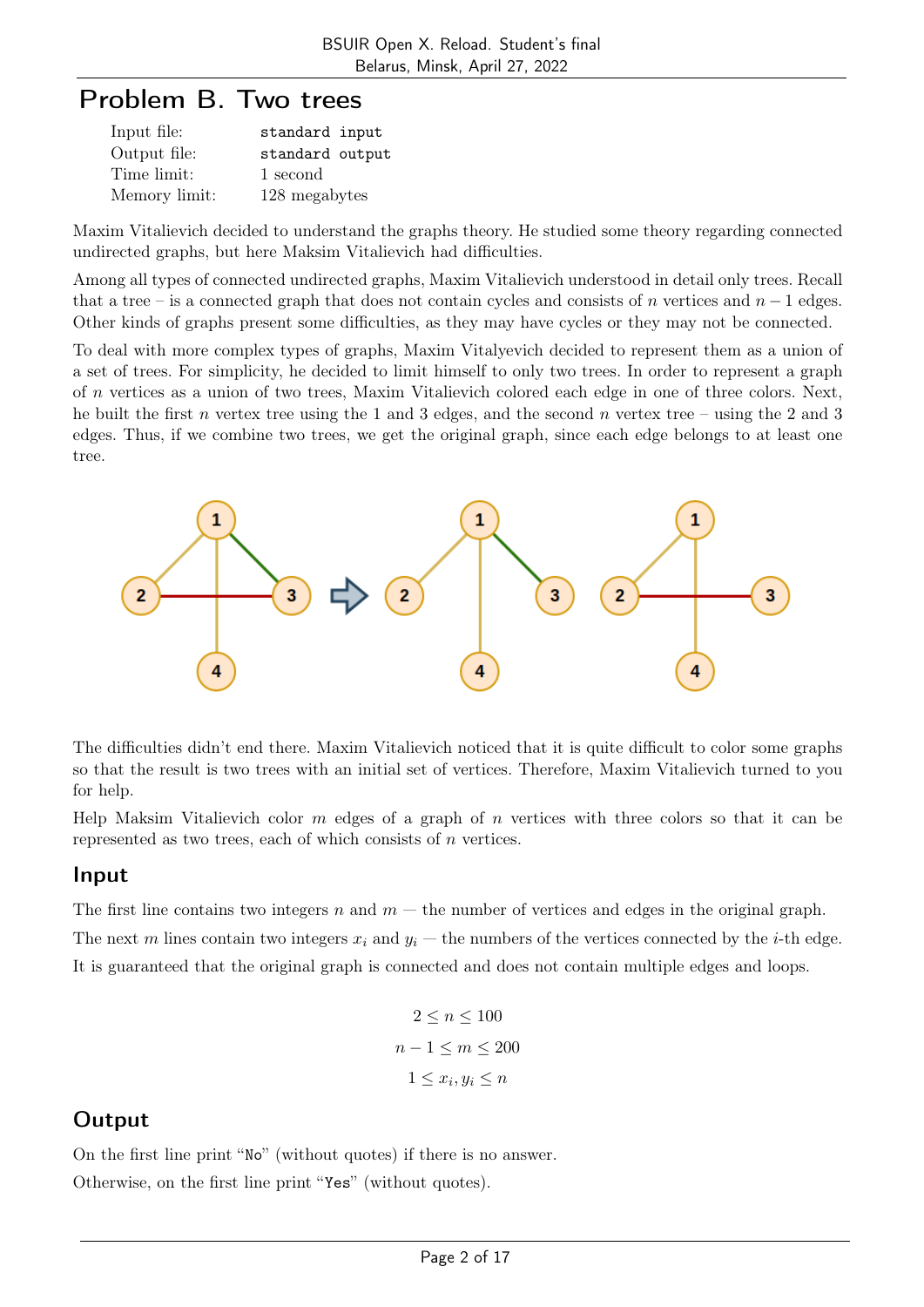In the second line print m space-separated integers  $c_1, c_2, \ldots c_m$ , where  $c_i$   $(1 \le c_i \le 3)$  — color of the *i*-th ribs.

If there are multiple answers, print any of them.

| standard input                 | standard output |
|--------------------------------|-----------------|
| 4 4                            | Yes             |
| $\overline{2}$<br>$\mathbf{1}$ | 3 1 3 2         |
| 1 <sub>3</sub>                 |                 |
| 4<br>1                         |                 |
| 2 3                            |                 |
| 5 10                           | No              |
| 1 <sub>2</sub>                 |                 |
| 13                             |                 |
| 1 4                            |                 |
| 15                             |                 |
| 2 3                            |                 |
| 2 4                            |                 |
| 2 5                            |                 |
| 3 4                            |                 |
| 35                             |                 |
| 4 5                            |                 |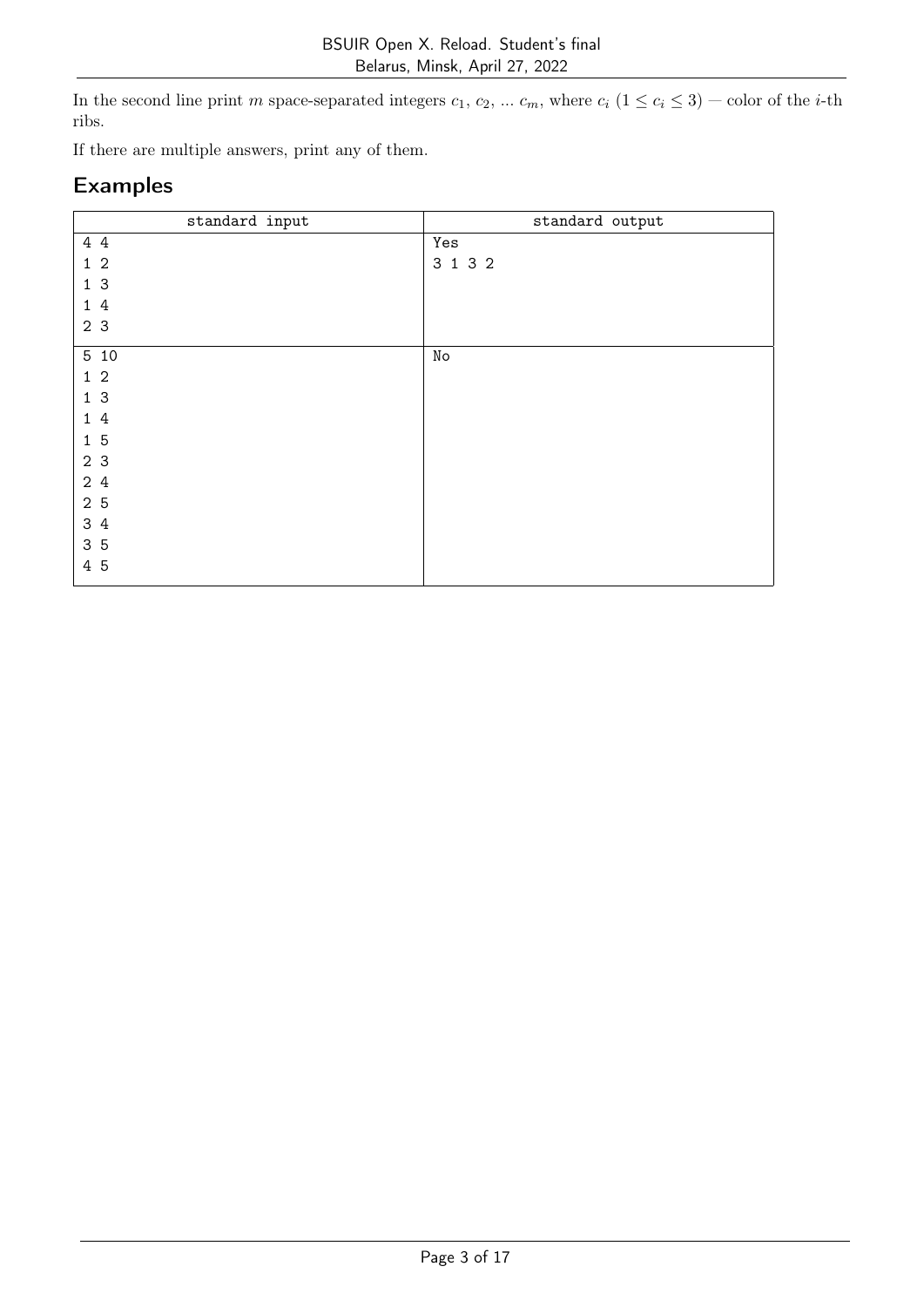# Problem C. Sum of fractions

| Input file:   | standard input  |
|---------------|-----------------|
| Output file:  | standard output |
| Time limit:   | 1 second        |
| Memory limit: | 64 megabytes    |

Once Maxim Vitalievich decided to deal with ordinary fractions. After quite a long study of the theory, he came up with an entertaining problem. Given the following equation:

$$
\frac{1}{a}+\frac{1}{b}=\frac{c}{k}
$$

It is necessary to determine for a given integer  $k$  the number of triplets of positive integers  $a, b$  and  $c$  that are the solution of this equation such that  $a \leq b$ .

Maksim Vitalievich solved this problem for a given number  $k$  and now he is wondering at what  $k$  $(1 \leq k \leq r)$  the number of solutions will be maximum.

#### Input

The single line contains a single integer  $r$  — the right bound for the number k.

$$
1 \le r \le 10^9
$$

## **Output**

In a single line print two space-separated integers k and  $s$   $(1 \leq k \leq r)$  — the value at which the largest number of solutions and the number of solutions for the number  $k$  are achieved.

If there are several solutions, then print the solution where  $k$  is the smallest.

#### Examples

| standard input | standard output |
|----------------|-----------------|
|                | -               |
|                | 10<br>4         |

#### **Note**

In the first example, for  $k = 3$  there are the following solutions:  $(1, 1, 6), (2, 2, 3), (3, 3, 2), (6, 6, 1), (1, 3, 4), (2, 6, 2), (4, 12, 1).$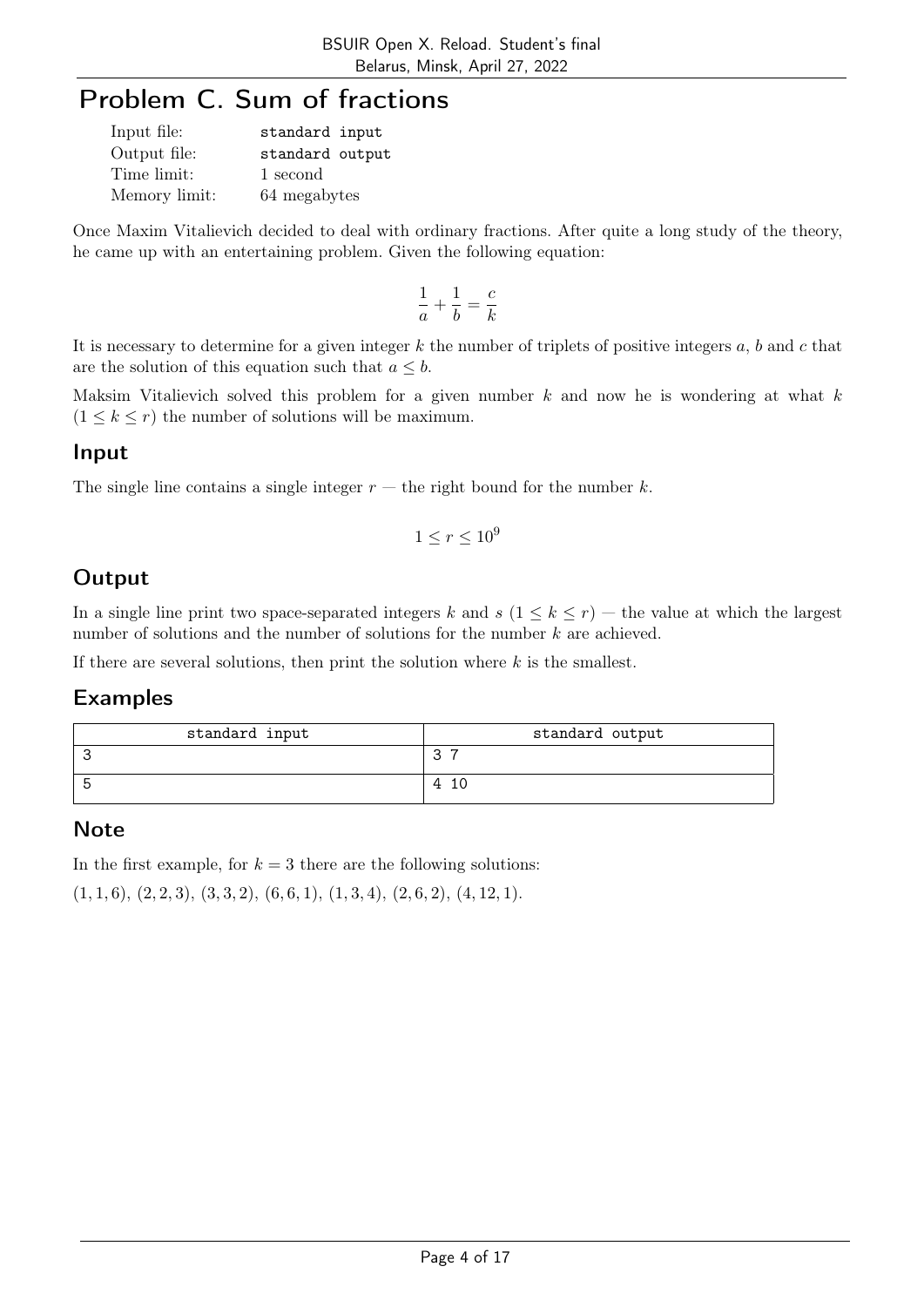# Problem D. Binary tree

| Input file:   | standard input  |
|---------------|-----------------|
| Output file:  | standard output |
| Time limit:   | 1 second        |
| Memory limit: | 128 megabytes   |

Maxim Vitalievich has a binary tree consisting of n vertices. All vertices are numbered from 1 to  $n$ . Each vertex of the tree contains some integer, and all numbers are different. He decided to turn it into a binary search tree using two kinds of operations:

- swap  $x$  swap values at vertex x and parent vertex p.
- rotate  $x$  rotate (either left or right) vertex x and parent vertex p.



The figure above shows an example of the "swap" operation and the "rotate" operation. Note that operations cannot be applied to the root of the tree because it has no parent vertex.

Help Maksim Vitalyevich turn the original binary tree into a binary search tree in the minimum number of "swap" operations. Recall that a binary tree is a binary search tree if and only if all values in the left subtree are strictly less than the value at the vertex, and all values in the right subtree are strictly greater than.

#### Input

The first line contains an integer  $n -$  the number of vertices in the binary tree.

The next *n* lines contain three integers  $a_i, x_i, y_i$   $(0 \leq x_i, y_i \leq n)$  – the value at the *i*-th vertex, the numbers of the left and right vertices, respectively. If  $x_i = 0$ , then the *i*-th vertex has no left child vertex. If  $y_i = 0$ , then the *i*-th vertex has no right child vertex.

It is guaranteed that the description of the vertices in the input corresponds to the correct description of the binary tree and that all values of  $a_i$  are unique.

$$
1 \le n \le 5000
$$
  

$$
1 \le a_i \le 10^9
$$

## **Output**

In the first line print the number  $m$  – the total number of operations.

In the next m lines print a description of the operations. The description of the  $i$ -th operation must be output in one of the following formats:

- swap  $x_i$ , where  $x_i$  vertex number.
- rotate  $x_i$ , where  $x_i$  vertex number.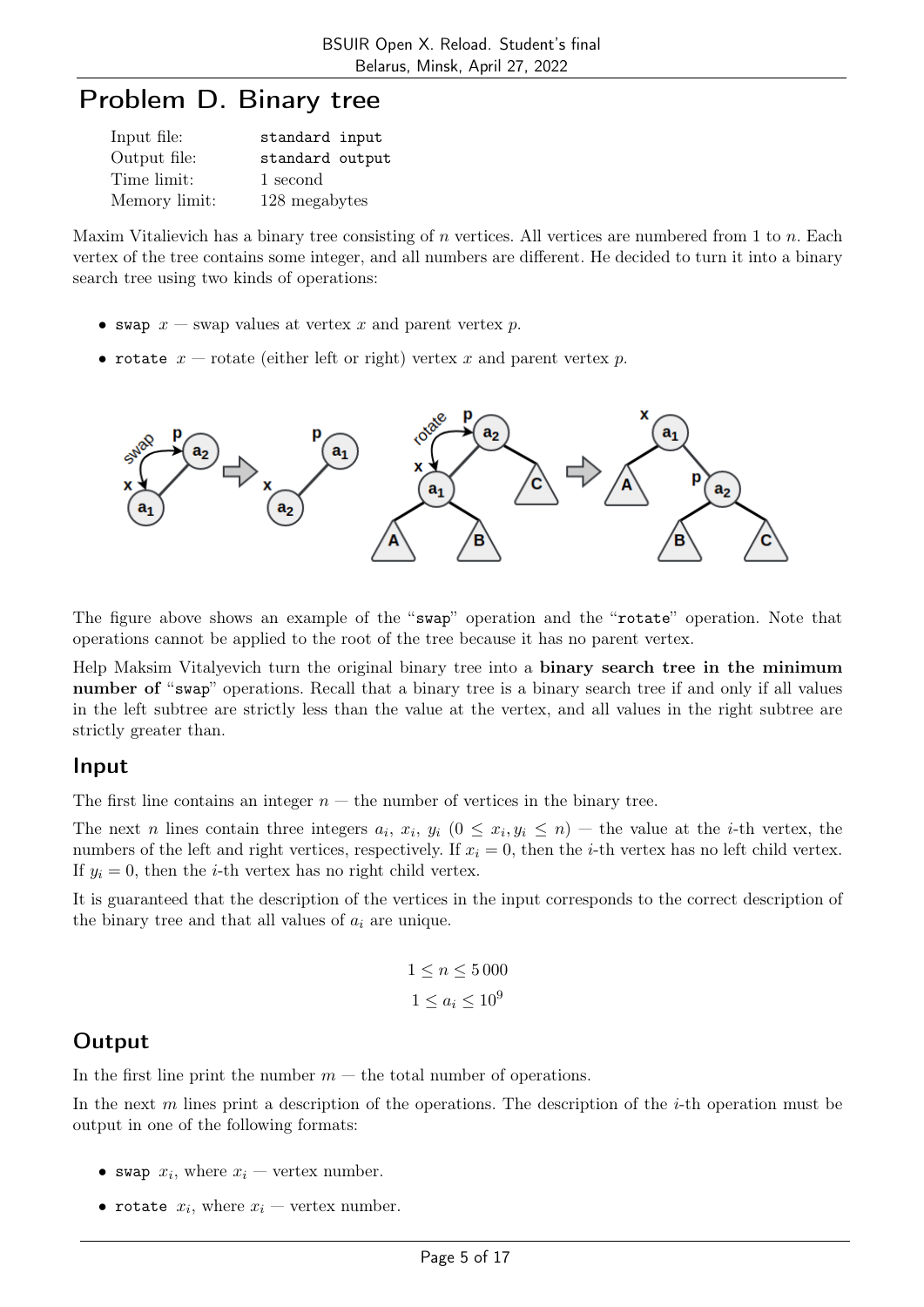If there are multiple answers, print any one. The total number of transactions must not exceed 300 000.

| standard input | standard output |
|----------------|-----------------|
| $\overline{2}$ |                 |
| 120            | swap 2          |
| 2 0 0          |                 |
| 3              | 3               |
| 123            | swap 2          |
| 3 0 0          | rotate 3        |
| 2 0 0          | swap 1          |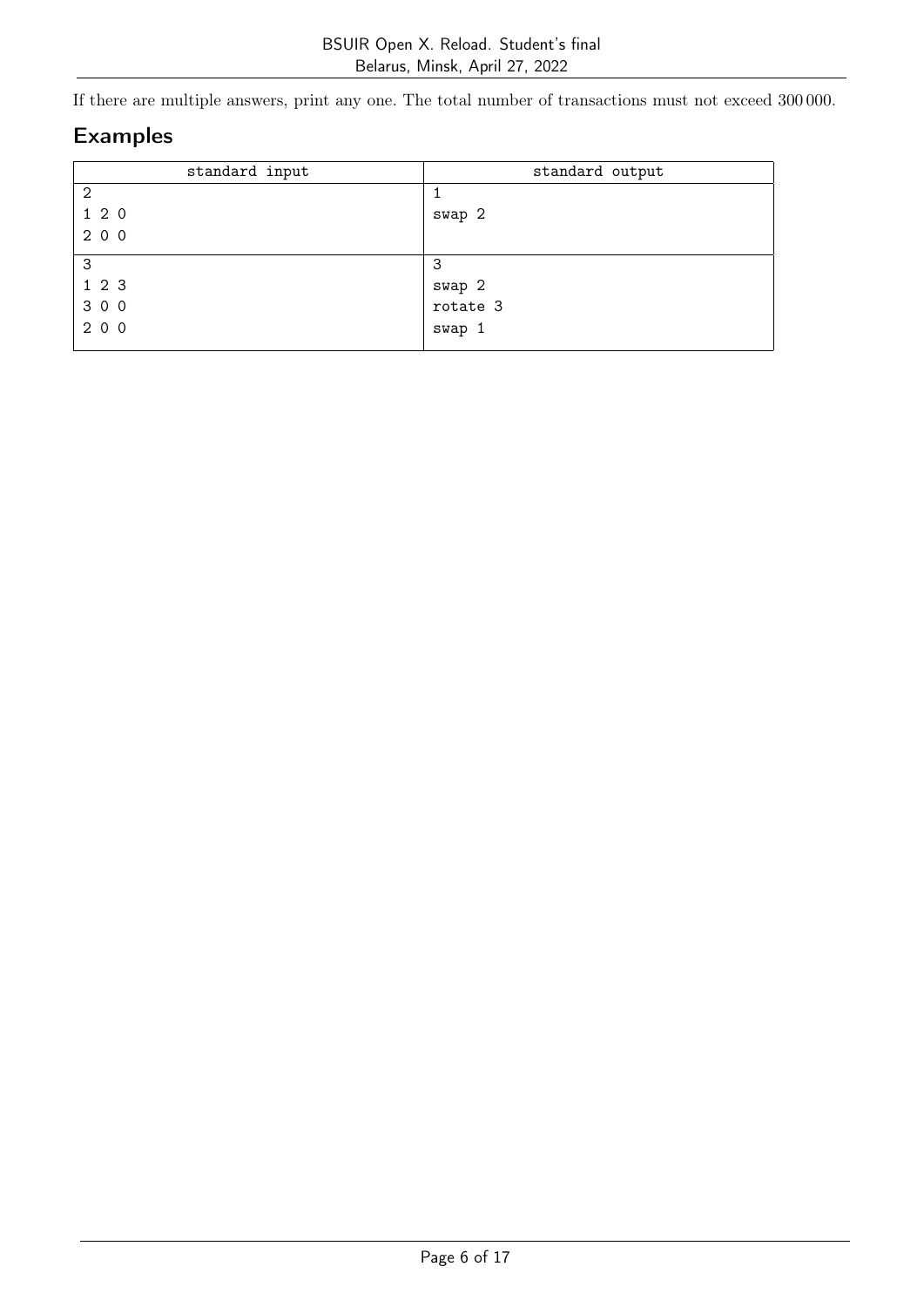# Problem E. Kitten rescue

| Input file:   | standard input  |
|---------------|-----------------|
| Output file:  | standard output |
| Time limit:   | 3 seconds       |
| Memory limit: | 512 megabytes   |

Maxim Vitalyevich loves to play games, more precisely, one particular game. Maxim Vitalievich spent so much time in this game that he got tired of it lately, and he decided to take a break. To be more precise, Maxim Vitalievich decided to find another interesting game.

After a diligent search on the Internet, Maxim Vitalievich came across an exciting puzzle game. This game has several levels. The picture below shows an example level.



Each level is represented by a checkered field of size  $n \times m$ , where n is the number of rows and m is the number of columns. Each cell of this field is either free or occupied by an obstacle, a cat, a kitten or a dog. There is always exactly one cat and one kitten on the field, as well as no more than one dog. The player controls the movements of the cat. To pass the level, the player needs to save the kitten: in a certain number of moves, move the cat to the cell with the kitten. In one move, the player can move the cat to a horizontally or vertically adjacent cell, while he cannot move the cat to a cell with an obstacle. If after the move the cat ended up in a cell with a kitten, then the level is considered passed. If after the move the cat ended up in a cell with a dog, then the level is considered not passed (and it will have to be passed again).

After each player's move, if there is a dog on the field, it makes two moves. In one move, the dog approaches the cat by one square, either vertically or horizontally, while it cannot move into a cell with an obstacle. The Manhattan distance between the cat and the dog is used as the distance. If the dog can approach both horizontally and vertically, then it will always approach horizontally (moves either to the left or to the right). If the dog cannot get close, then it skips the move. Please note that the dog cannot move away from the cat. If the dog ends up in a cell with a cat after the move, the level is considered failed. The dog can move to the cell with the kitten, and if the player moves to the cell with the kitten and the dog, the level is also considered to be failed.

Maxim Vitalievich was able to pass several levels, but he got stuck at the next level. Help Maxim Vitalievich pass the level or tell him that this level cannot be passed.

### Input

The first line contains two integers n and  $m$  — the number of rows and columns for the field, respectively.

The next n lines contain m characters each  $-$  description of the playing field from top to bottom, from left to right. Each character means: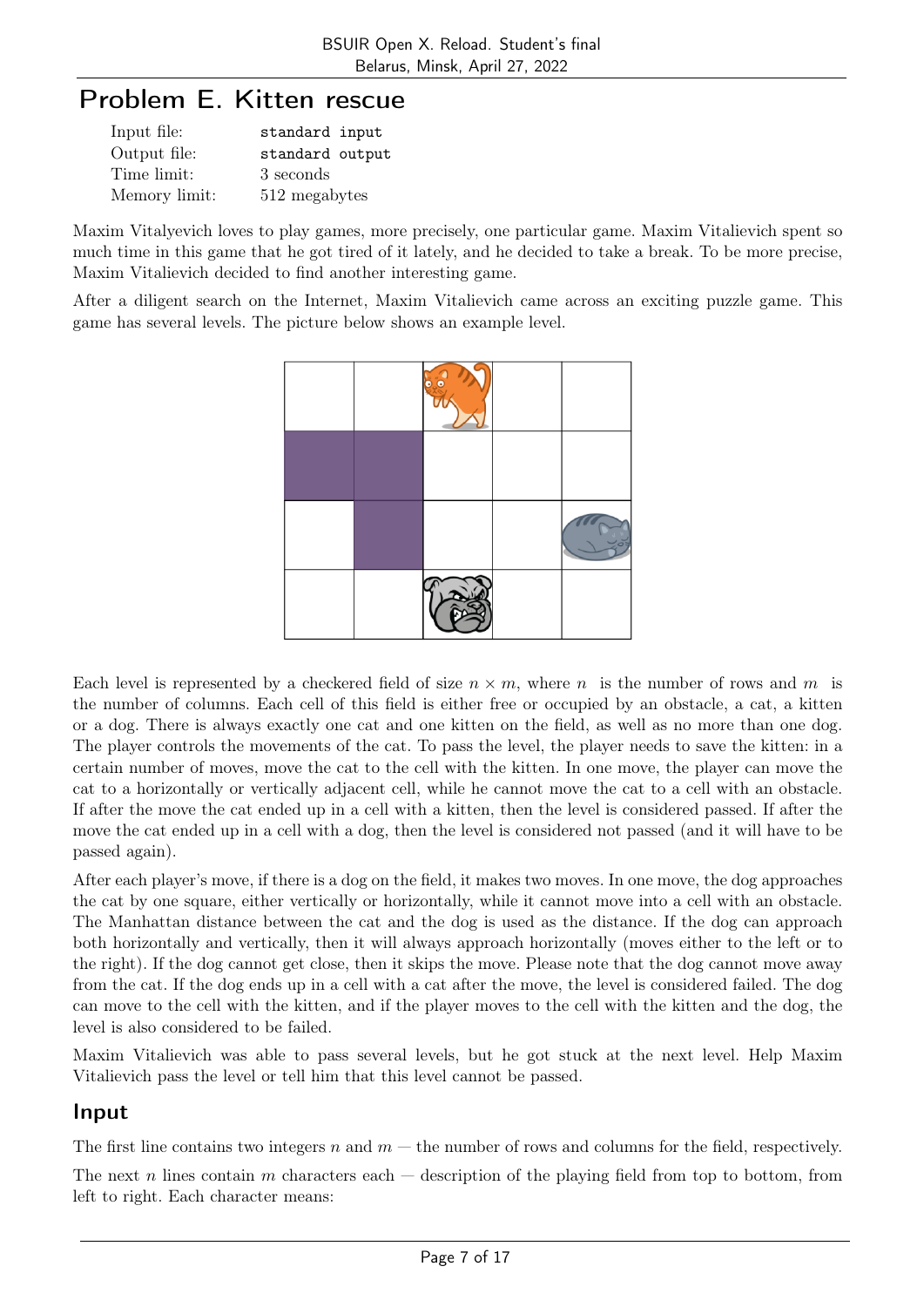- character " $\cdot$ " free cell;
- character " $#$ " obstacle;
- character " $C$ " cat;
- $\bullet\,$  character "K"  $-$  kitten;
- character " $\mathbb{C}$ " dog.

 $1 \leq n, m \leq 60$ 

## **Output**

If the level cannot be completed, then print "No" in a single line (without the quotes).

Otherwise, on the first line print "Yes" (without quotes). In the second line print the moves for the cat. Each move is represented by one symbol:

- $\bullet\,$  character "L" move one cell to the left;
- character " $\mathbb{R}$ " move one cell to the right;
- character " $U$ " move one cell up;
- $\bullet\,$  character "D" move one cell down.

The number of moves must not exceed 100 000. If there are several solutions, then print any one, not necessarily the shortest one.

| standard input      | standard output |
|---------------------|-----------------|
| 4 6                 | Yes             |
| $\ldots$ C $\ldots$ | LLRRRRRDD       |
| $\#$ $\#$           |                 |
| . #K                |                 |
| $\ldots \mathbb{Q}$ |                 |
| 16                  | No              |
| $K.@.$ . $C$        |                 |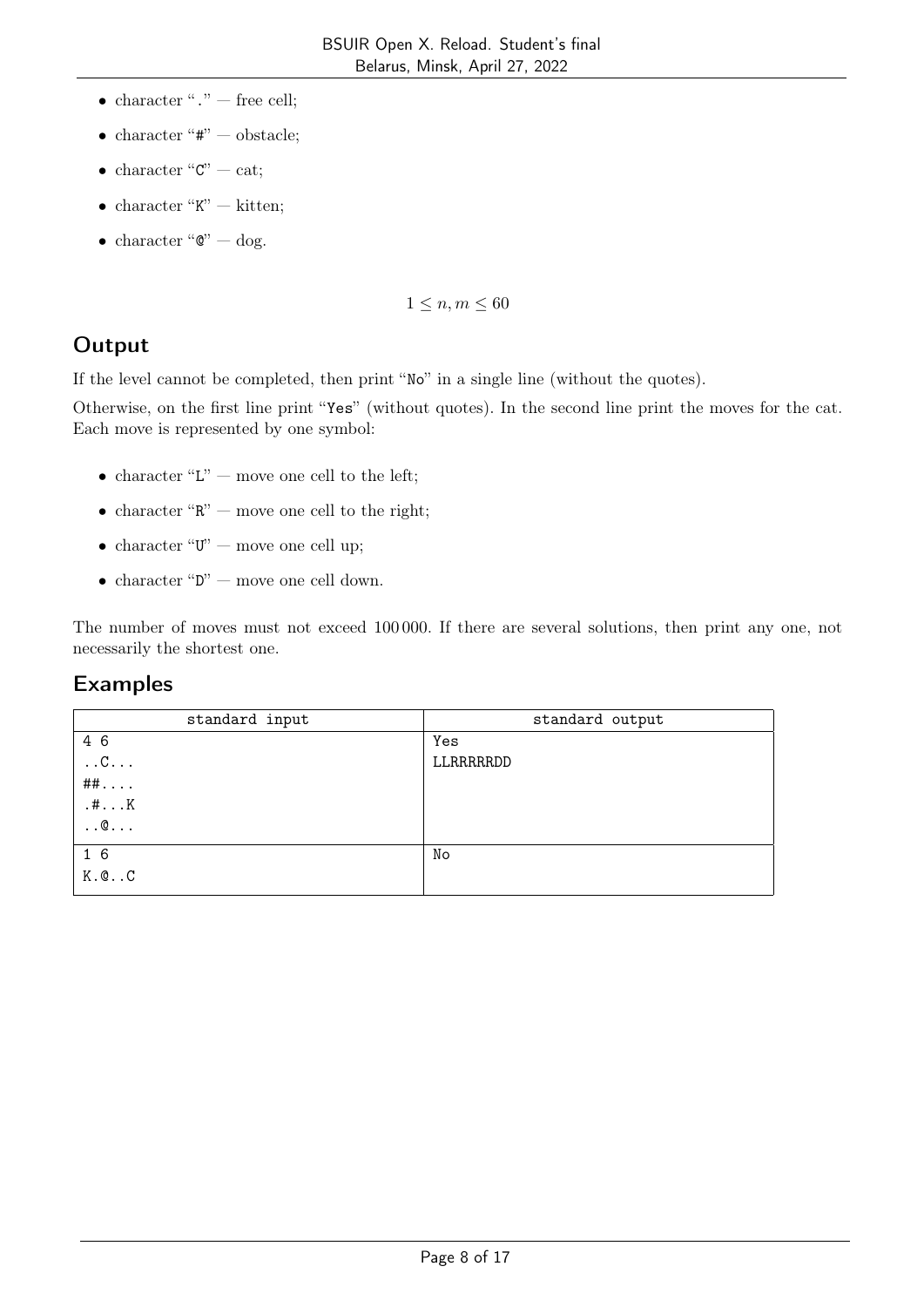# Problem F. 4 positions

| Input file:   | standard input  |
|---------------|-----------------|
| Output file:  | standard output |
| Time limit:   | 2 seconds       |
| Memory limit: | 256 megabytes   |

The Martian colony is going through hard times. After a long sandstorm, all the elevators-entrances to underground shelters were covered with Martian sand. The colony is having difficulty supplying food to the shelters, so rescue modules have been dispatched to the colony.

The number of shelters is equal to k. Each *i*-th shelter can be represented on a flat map  $10^9 \times 10^9$ . Shelters can be located one under the other at different levels, respectively, on a flat map they will intersect. The locations of shelters on the plane are given by two coordinates, where the lower left vertex has the coordinates  $(l_i, d_i)$ , and the upper right vertex  $(r_i, u_i)$ . In the middle of each cell of the flat map is an elevator entrance that connects all the shelters below it, which can be cleared by the rescue module team.

There was very little time left, so the rescue module teams decided to clear only those entrance elevators that were necessary to quickly provide food to all Martian shelters.

You are the only one who did not skip work with contour maps at school, which means you can quickly inform the teams the minimum number of those entrance elevators and their cell coordinates, by clearing which we will gain access to all shelters on Mars. Teams have limited time and resources, so they can't clear all the entrance elevators. It is also known that no more than  $m$ entrance elevators are needed to access all vaults.



Picture for example 1

#### Input

The first line contains two integers k and m, where  $k -$  the number of Martian shelters, and  $m -$  the number of entrance elevators that rescue teams cannot clear more than.

The next k lines contain four space-separated integers  $l_i$ ,  $d_i$ ,  $r_i$ ,  $u_i$  – coordinates for each hideout.

$$
1 \leq k \leq 200\,000
$$
  

$$
1 \leq m \leq 4
$$
  

$$
1 \leq l_i \leq r_i \leq 10^9
$$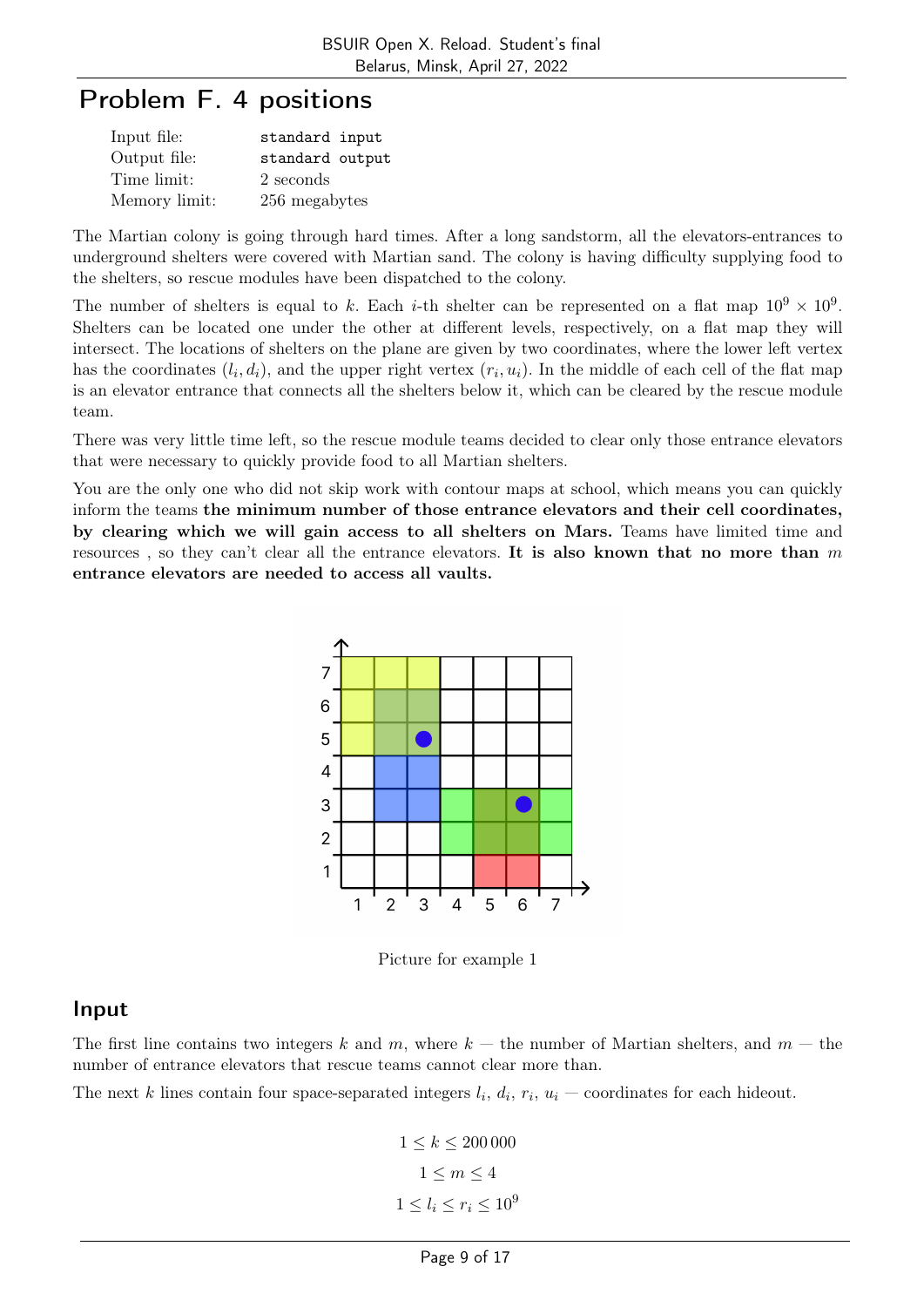$1 \le d_i \le u_i \le 10^9$ 

# **Output**

In the first line print a single integer  $n (1 \leq n \leq m)$ , the minimum number of elevator exits needed to clear.

In the next n lines print two integers  $x_i$  and  $y_i$  — the coordinates of the cells  $(x_j, y_j)$ , where the entrance elevators are located.

It is guaranteed that the answer always exists. If there are multiple answers, print any one.

| standard input | standard output |
|----------------|-----------------|
| 4 2            | - 2             |
| 1 5 3 7        | 63              |
| 2 3 3 6        | 35              |
| 5 1 6 3        |                 |
| 4 2 7 3        |                 |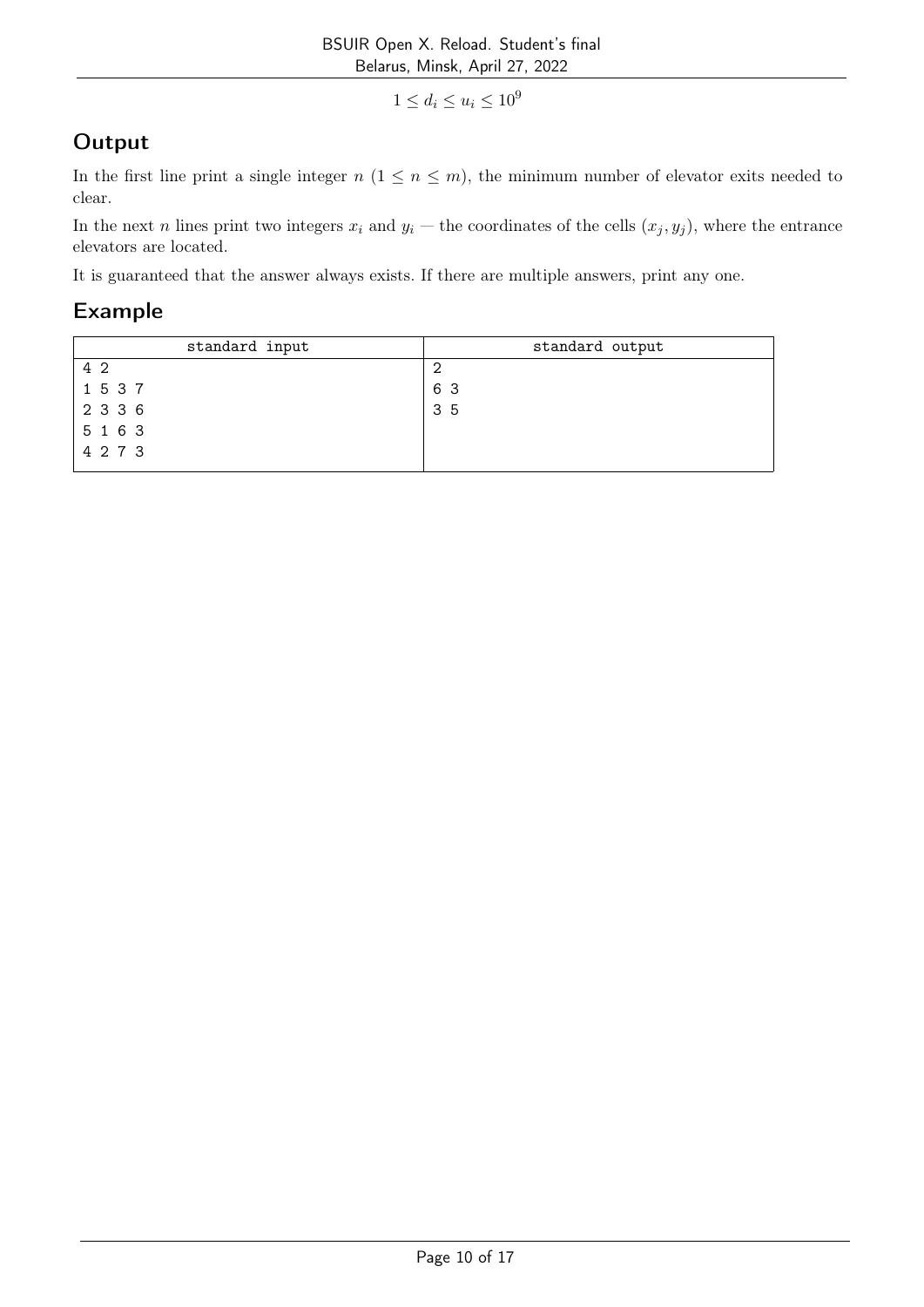# Problem G. Borrow checker

| Input file:   | standard input  |
|---------------|-----------------|
| Output file:  | standard output |
| Time limit:   | 1 second        |
| Memory limit: | 256 megabytes   |

Maxim Vitalievich decided to learn a new programming language. One of his acquaintances recommended learning the Rust language, as it is the most promising. Yes, the language is really inspiring, but it forces you to face the harsh reality  $-$  the great and mighty borrow checker.

To say that Maxim Vitalyevich was somewhat at a loss would be an understatement. To get out of this situation and deal with the borrow checker, Maxim Vitalievich decided to simplify the language.

The new language only supports a predefined set of functions. In total, n functions are available in the language, the description of each has the following syntax:

```
\langle char \rangle := "a" | "b" | ... | "z"\langlename> := \langlechar> | \langlechar> \langlename>
< nameOrRefName > := < name > | " & " < name >
< argument > := < nameOrRefName >
< arguments > := < argument > | < argument > " , " < arguments >
< functionName > := < nameOrRefName >
< functionArguments > := " " | < arguments >
< function > := " fn " < functionName > " ( " < functionArguments > " ) "
```
So  $\forall$ function is a function description. You may notice that the function name can be either "name" or "&name". In the first case, the function returns a value; in the second case, a reference. Examples of correct functions:

| fn input()       | // The input function returns a value and does not contain any arguments.                |
|------------------|------------------------------------------------------------------------------------------|
| fn sum $(a, b)$  | // The sum function returns a value and takes two arguments by value.                    |
| fn $add(ka, kb)$ | // The add function returns a value and takes arguments by reference.                    |
| fn $kref(a)$     | // The ref function returns a reference and takes an argument by value.                  |
|                  | fn assign(a, $k b$ ) // The assign function returns a value and takes the first argument |
|                  | // by value, and the second by reference.                                                |

We also give incorrect examples (such examples cannot occur in the input data):

```
& fn funcd () // Wrong character order.
fn funcb(a, b\&) // Wrong character order.
fn funcc (& & a) // Cannot get reference to reference.
fn \& funca() // Can't return a reference to a reference.
fn fn() // Uses fn as the name.
fn funce (\text{fn}) // Uses fn as the name.
fn funcf (a, a) // Same argument names.
fn funcg (a, k a) // Same argument names.
```
To implement some program, the language has the " $\triangleleft$ declare $\geq$ " — construct to declare a new variable (or reference). The syntax can be described as follows:

```
< callArguments > := < expression > | < expression > " , " < callArguments >
< functionCallArguments > := " " | < callArguments >
< functionCall > := < name > " ( " < functionCallArguments > " ) "
< expression > := < nameOrRefName > | < functionCall >
< declare > := < name > " := " < expression >
```
Here are correct examples of using the construction:

```
a := input () \frac{1}{2} Define a variable with the result value of input ().
b := input()c := a // Assign the old value to the new variable.
d := add(kb, kc) // Call the function, passing arguments by reference.
e := add(ref(b), ref(c))f := \&e
```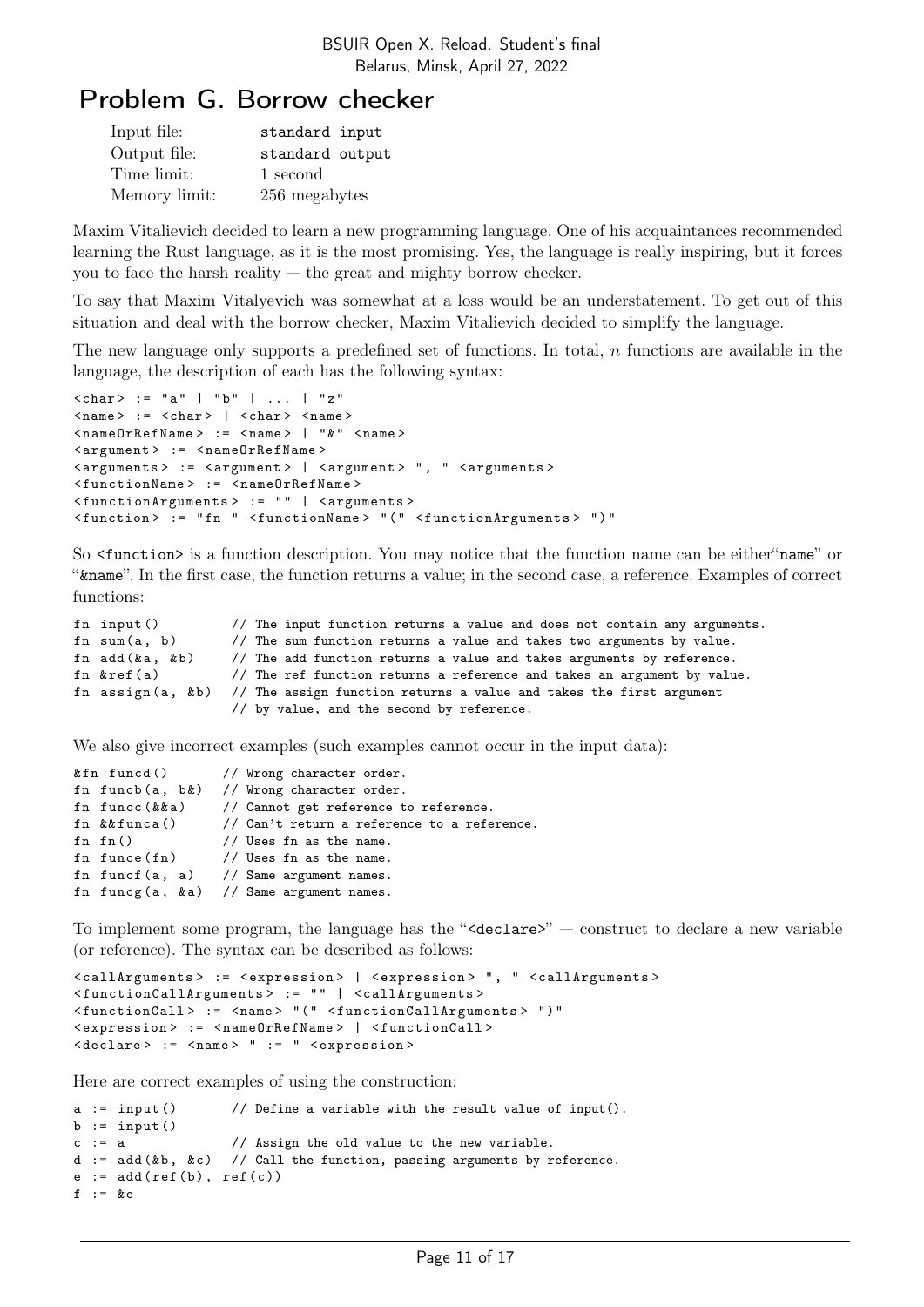Here are incorrect examples of using the construction (such examples cannot be found in the input data):

a :=  $\&$  input () // Can't get a reference to the result of a function.<br>fn := a // Cannot use fn as a name.  $//$  Cannot use fn as a name.  $& b := c$  // Cannot declare a reference name.

Maxim Vitalievich believes that such a syntax is quite simple, so he cannot make syntax errors when using the language.

However, Maxim Vitalievich can make the following mistakes:

- $\bullet\,$  Use a variable not previously declared with ":=".
- Use a non-existent function.
- Call a function with the wrong number of arguments (the number of arguments must match the definition).
- Pass a reference to a function argument that takes a value (or vice versa).
- Use the previously moved value of a variable (or a reference to such a variable) in the expression.

Let's take a closer look at the last point. Maksim Vitalyevich's language has its own borrow checker mechanism. The bottom line is that all variables that are used by value are moved and are no longer available. Consider the following example:

 $a := input()$  // a is a value.  $b := sum(a, a)$  // Error!

In this case, the variable "a" is passed by value 2 times, but after the first use it is no longer available, thus an error occurs. In the same time:

```
a := input () // a is a value.<br>b := sum (&a, &a) // Correct if su
                          // Correct if sum accepts references. Variable a
                          // remains available because it was not used by value.
```
After declaring a variable with the same name  $(:=)$ , the old variable (if it is a value) is considered to be moved and is no longer available from the next line.

The following rules apply for links:

- Cannot get a reference for a moved variable.
- Cannot get a reference for a reference variable.
- You cannot use a reference to a moved variable.
- You cannot pass a value variable and a reference to that variable at the same time on the same line.

Consider the following examples:

```
a := input()b := ac := \&a // Error, variable a has been moved.
a := input()b := & ac := move (a) // Same as c := a. In either case, the variable a is moved.
d := b // Error, variable b is a reference to the value of a that has been moved.
a := input()
```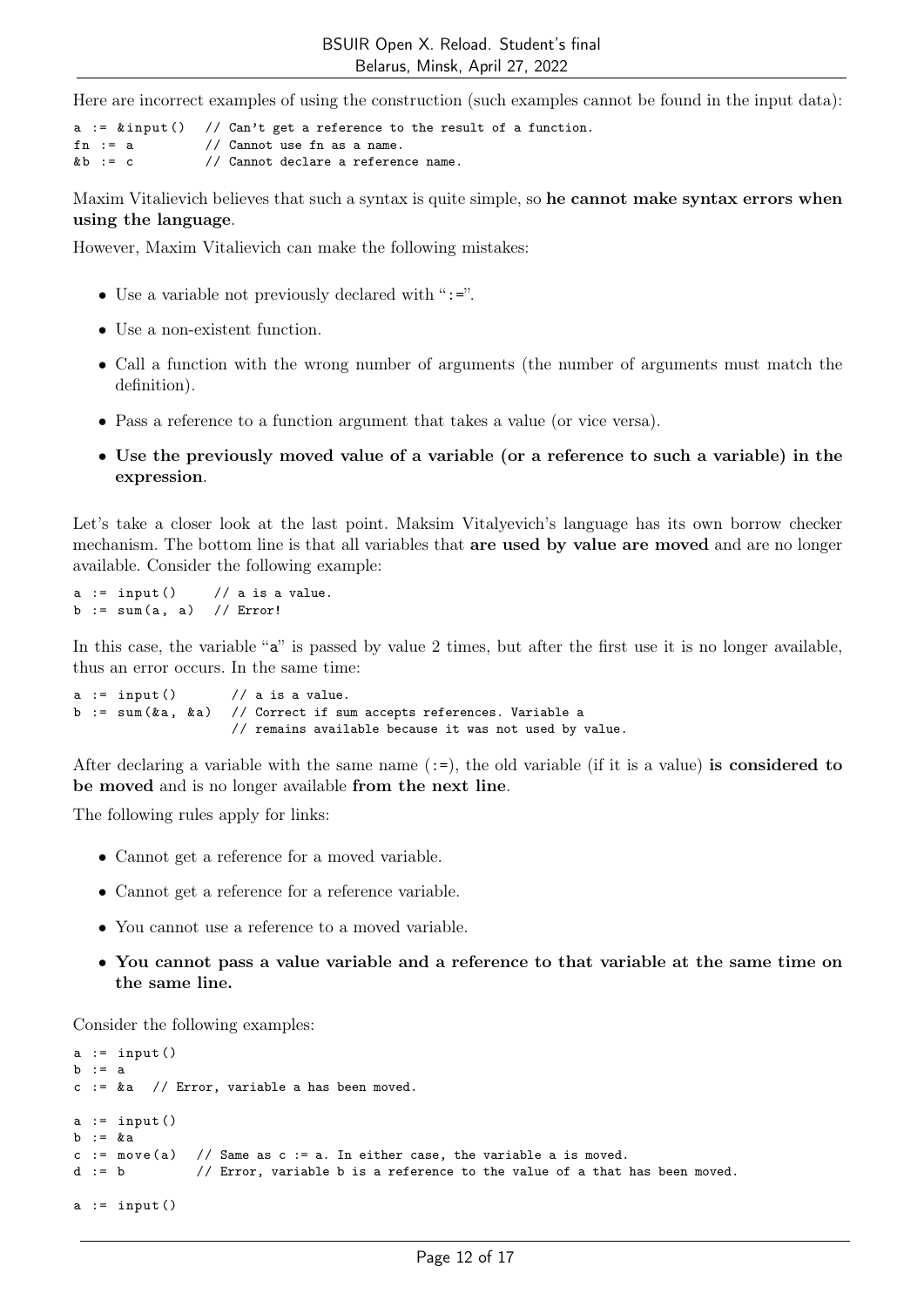```
h \t= k ac := call(a, b) // Error. The variable a has been moved, so the reference cannot be used.
a := input()b := &a
a := a // The old value of variable a has been moved.
c := clone (b) // Error, variable b refers to the old variable a, which
                 // has been moved to the previous line.
```
Since Maxim Vitalievich invented the language and wants to use it, he asks you to implement a program that will check Maxim Vitalievich's code for errors.

### Input

The first line contains the number  $n -$  the number of functions.

The following n lines contain descriptions of functions according to the described syntax. It is guaranteed that all function names are unique, and all argument names for each function are also unique.

The next line contains the number  $m -$  the number of lines in Maxim Vitalyevich's code.

The following  $m$  lines contain constructs for declaring a new variable in accordance with the description of the syntax.

It is guaranteed that the total length of strings does not exceed 100 000. The input data does not contain extra spaces, and there cannot be spaces less than what is described in the syntax of the language.

$$
1 \le n \le 20
$$
  

$$
1 \le m \le 100
$$

## **Output**

In a single line print "Valid" if the program is correct.

Otherwise, print "Error in line N" (without quotes), where  $N - i$  is the number of the first line with an error in Maxim Vitalyevich's code.

Line numbering starts at 1.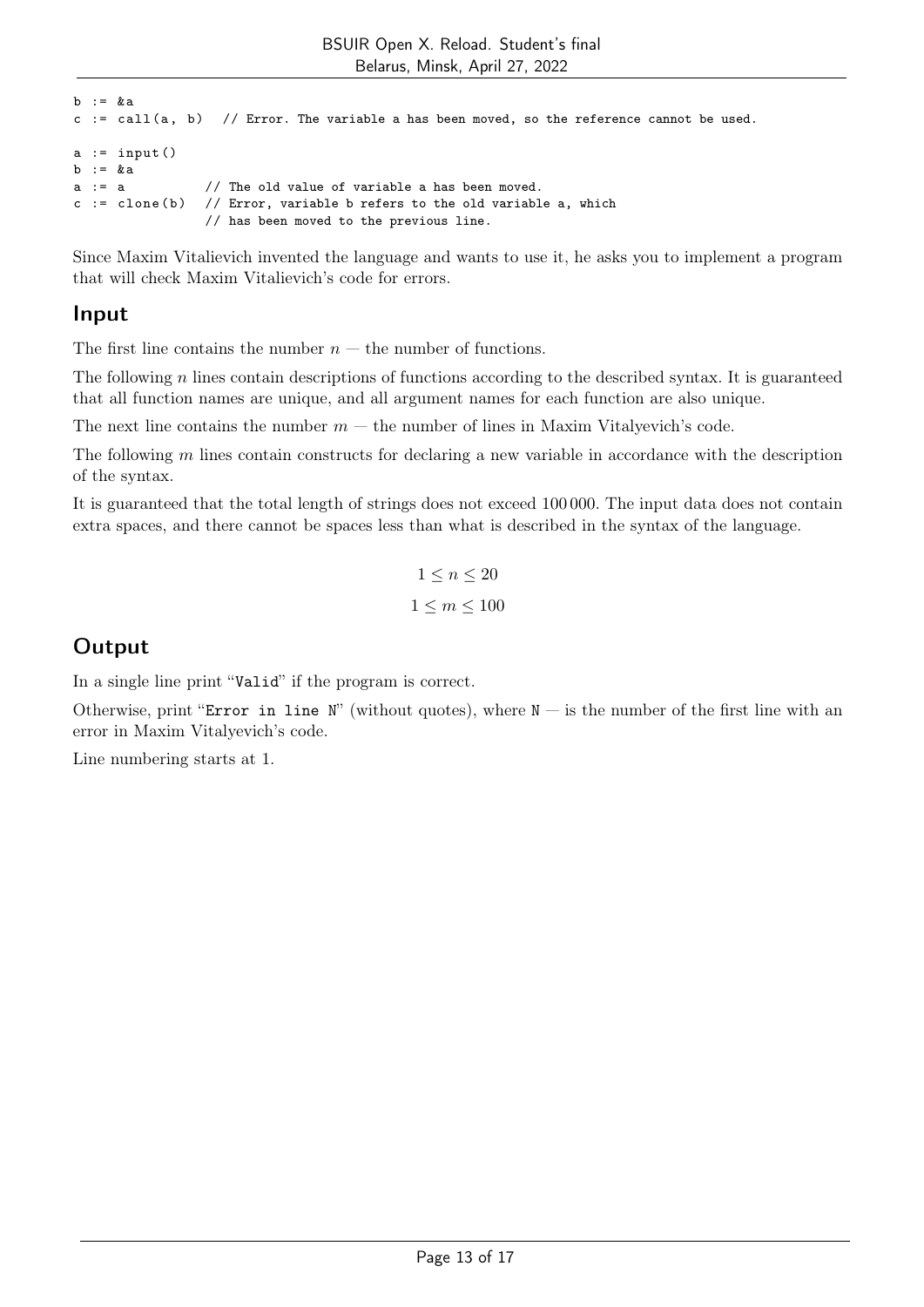### Examples

| standard input         | standard output |
|------------------------|-----------------|
| 3                      | Error in line 5 |
| fn input()             |                 |
| fn $clone(ka)$         |                 |
| fn sum $(a, b)$        |                 |
| 5                      |                 |
| $a := input()$         |                 |
| $b := input()$         |                 |
| $br := kb$             |                 |
| $s := sum(a, b)$       |                 |
| $bc := clone(br)$      |                 |
| $\overline{2}$         | Error in line 3 |
| fn input()             |                 |
| fn clone(&a)           |                 |
| 3                      |                 |
| $a := input()$         |                 |
| $a := xa$              |                 |
| $b := \text{clone}(a)$ |                 |
| $\overline{2}$         | Valid           |
| fn &input()            |                 |
| fn sum(&a, &b)         |                 |
| 3                      |                 |
| $a := input()$         |                 |
| $b := sum(a, a)$       |                 |
| $c := sum(a, kb)$      |                 |
|                        |                 |

## **Note**

In the first test case, the fifth line uses the "br" reference to the value moved in the fourth line.

In the second test case, the value of the variable "a" is used on the third line, but it has already been moved on the previous line.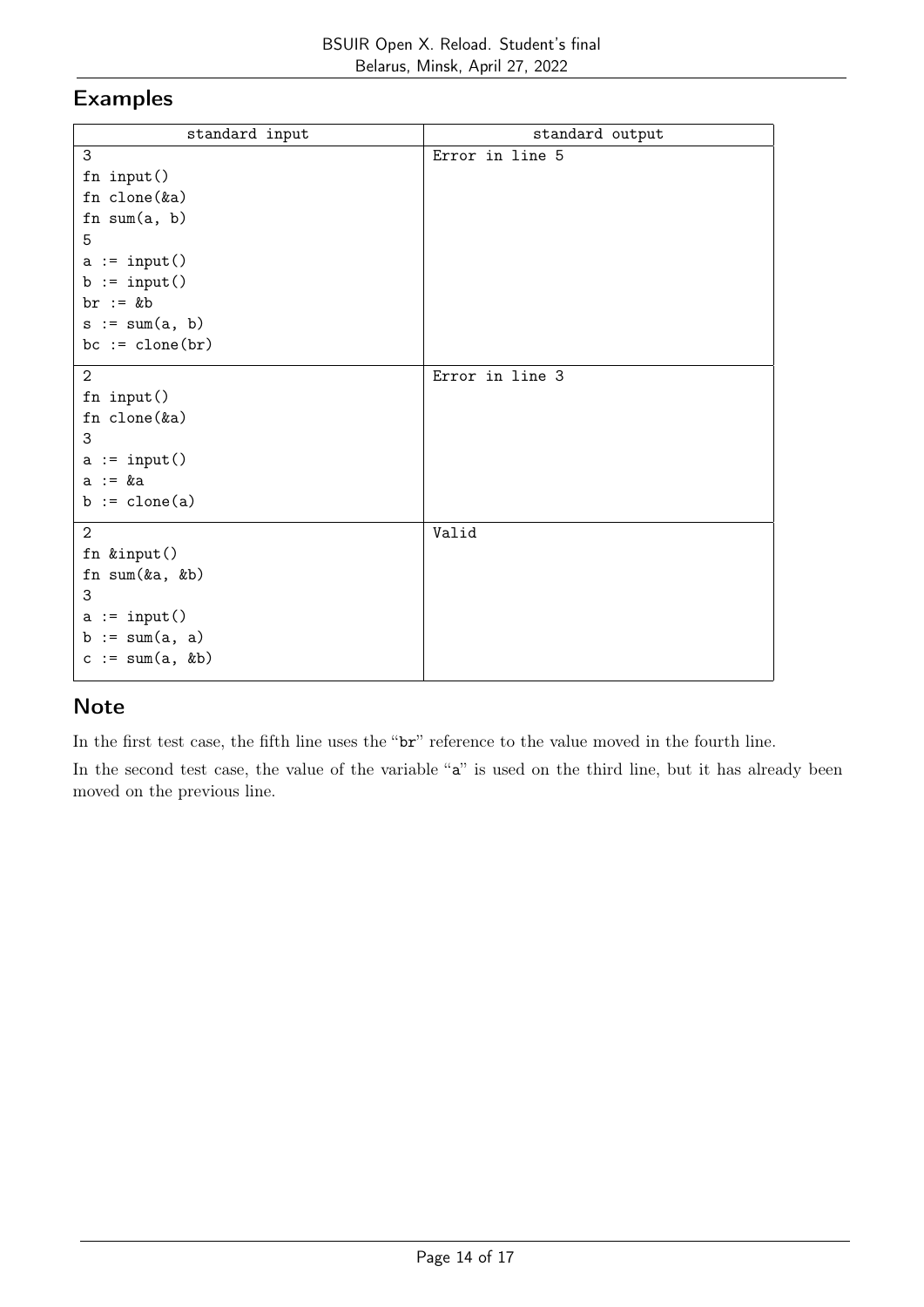# Problem H. Birthday

| Input file:   | standard input  |
|---------------|-----------------|
| Output file:  | standard output |
| Time limit:   | 1 second        |
| Memory limit: | 64 megabytes    |

Maxim Vitalievich was invited to a birthday party. He chose, in his opinion, an excellent gift  $-$  a cake in the form of a regular convex  $n$ -gon.



The holiday is in full swing, Maxim Vitalievich has already congratulated the birthday man and received a responsible task from  $\lim$  — it is necessary to cut the cake into pieces, not necessarily of equal size. The main condition is that the pieces are triangles.

Maxim Vitalyevich asked himself the question, what is the minimum number of cuts needed to divide the cake into triangles. It is allowed to cut the cake only along diagonals (straight lines passing through a pair of  $n$ -gon vertices).

#### Input

The single line contains an integer  $n -$  the number of vertices in the polygon.

$$
4 \leq n \leq 100
$$

## **Output**

Print a single number — the minimum number of cuts required to divide the cake into triangular pieces.

| standard input | standard output |
|----------------|-----------------|
|                |                 |
|                |                 |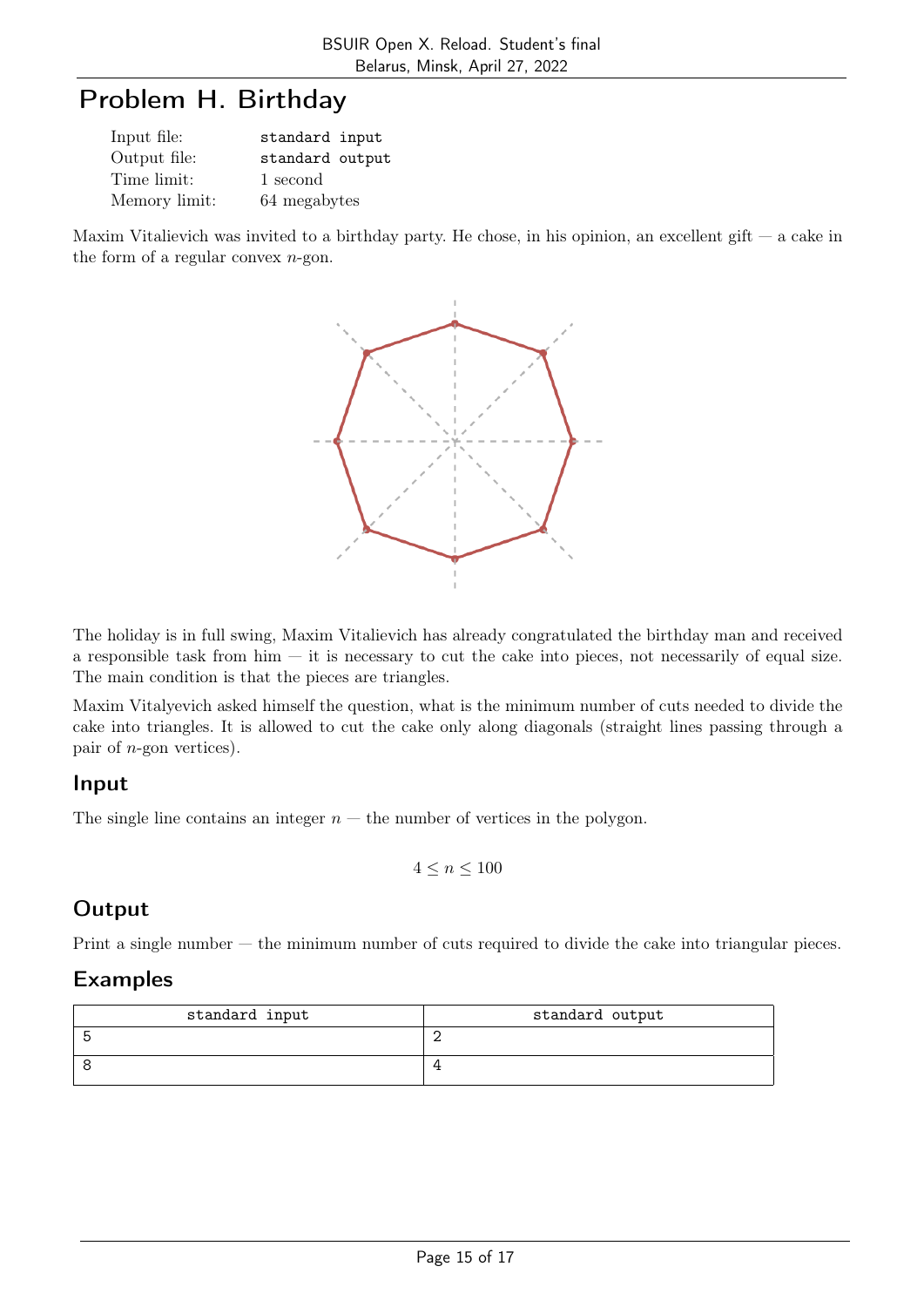# Problem I. Palindrome tree

| Input file:   | standard input  |
|---------------|-----------------|
| Output file:  | standard output |
| Time limit:   | 2 seconds       |
| Memory limit: | 256 megabytes   |

You are given a tree consisting of  $n$  vertices. Each vertex contains some symbol  $c_i$ . You need to remove a certain number of vertices so that the remaining set of vertices is connected and it is impossible to find a palindromic path of length greater than  $k$ . A simple path is called palindromic if writing out the characters written at the vertices in forward and reverse order results in the same string.

### Input

The first line contains two integers n and  $k$  — the number of vertices in the tree and the maximum length of a palindromic path.

The second line contains a string s consisting only of lowercase English letters of length n, where the  $i$ -th character  $c_i$  corresponds to the character written at the *i*-th vertex.

The next  $(n-1)$  lines contain two integers  $x_i$  and  $y_i$   $(x_i \neq y_i, 1 \leq x_i, y_i \leq n)$  – numbers of vertices connected by an edge.

$$
1\leq k\leq n\leq 2\,000
$$

## **Output**

In the first line print the number  $m$  — the number of vertices remaining after the removal.

In the second line print m integers  $b_i$  — the numbers of the remaining vertices.

If there is more than one answer, then print the minimum answer that is not a prefix of another answer.

The answer a is less than b if and only if there exists p such that  $a_p < b_p$  and  $a_j = b_j$  for  $1 \leq j < p$ .

The answer a is a prefix of b if and only if  $|a| < |b|$  and  $a_j = b_j$  for  $1 \le j \le |a|$ , where  $|a|$  is the length of the array a.

### Examples

| standard input | standard output |
|----------------|-----------------|
| 3 <sub>2</sub> | 3               |
| aba            | 1 2 3           |
| $1\quad2$      |                 |
| 1 <sub>3</sub> |                 |
| 3 <sub>2</sub> | $\overline{2}$  |
| aba            | $1\,2$          |
| $1\quad2$      |                 |
| 2 3            |                 |

### Note

In the second example, several answers are suitable:  $(1, 2)$ ,  $(2, 1)$ ,  $(2, 3)$ ,  $(3, 2)$ ,  $(1)$ ,  $(2)$ ,  $(3)$ . The answers  $(1), (2), (3)$  are the prefixes of the answers  $(1, 2), (2, 1)$  and  $(3, 2)$  respectively. Among the remaining suitable answers, the minimum is  $(1, 2)$ .